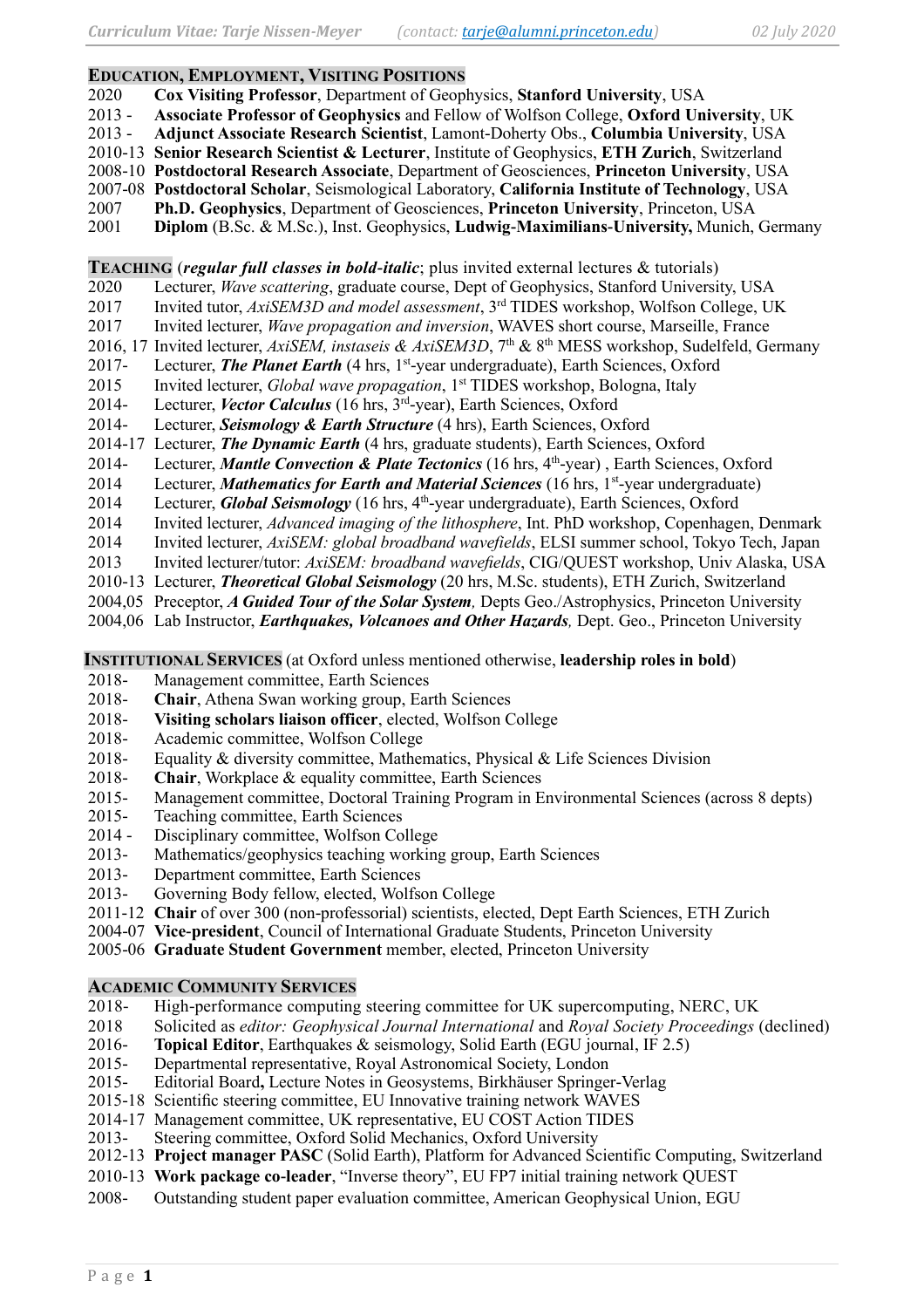- **Journal reviews**: J Geophys. Research, Nature, Geophys. Research Lett., Geophys. J Int., Earth Planetary Science Lett., G-cubed, PEPI, BSSA, Geophysics, J Acoustics, Solid Earth, PAGEOPH, Seis. Res. Lett., J Comput. Physics, Comp. Mod. Eng., Int. J. Comp. Math., Computers & Geosciences, SIAM
- **Proposal reviews:** ERC, EU Marie-Curie, NERC, STFC, NSF, DoE, DFG, ANR, STFC, L'Oreal, Royal Society, Netherlands Organisation for Scientific Research

**Book reviews:** Cambridge, Oxford, Princeton UP; backcover endorsement "Joy of Science", Snieder, CUP

**LEADERSHIP IN SCIENTIFIC MEETINGS & SESSIONS** (number of attendants in brackets)

- 2018 **Host for Astor lectureship** Roel Snieder (Oxford-wide competition, 150), Oxford, UK<br>2017 **Organizer**, TIDES workshop (125), Seismic tomography & uncertainties. Wolfson Col
- 2017 **Organizer**, TIDES workshop (125), *Seismic tomography & uncertainties,* Wolfson College, UK.
- 2017 **Convener**, Minisymposium (30), *Advances in numerical wave propagation*, PASC, Switzerland
- 2016 **Convener**, *Computational Geosciences*, AGU Fall Meeting session (100), San Francisco, USA
- 2014 **Discussion leader**, session on *Mantle observations,* SEDI workshop Kanagawa (150), Japan
- 2013 **Organizing committee**, CIG-IRIS-QUEST workshop (100), Alaska, USA
- 2011 **Principal scientific coordinator**, 2nd QUEST EU ITN workshop (100), Iceland 2009 **Discussion leader**. *Educational activities*. workshop Computational Geophysics
- 2009 **Discussion leader**, *Educational activities,* workshop Computational Geophysics (100), USA

**RESEARCH FUNDING**

- 2019 **British Antarctic Survey CASS grant** (declined for logistical reasons), Cambridge (PI)
- 2019 **SeisUK NERC instrument pool** award, 20 seismic stations to deploy at Mpala Centre, Kenya (PI)
- 2018-21 **STFC Aurora grant**, UK Space Agency, InSight mission, travel and research expenses, Mars (PI)
- 2018-20 **National Geographic Conservation technologies grant**, elephant field work in Kenya (co-PI)
- 2018-20 **NSF-NERC standard grant**, 2-year postdoc, Oxford (PI)
- 2015-17 **ARCHER Leadership Grant**, UK supercomputing, Edinburgh, 10 Mio. CPU hours (PI)
- 2014-18 **EU Horizon 2020** Marie-Curie ITN WAVES, Paris, PhD position (co-PI)
- 2014-18 **EU Horizon 2020** COST Action program TIDES, Bologna (co-PI)
- 2014-17 **NERC Capital Call** The Volatile Legacy of the Early Earth, Bristol (co-PI)
- 2011-16 **Swiss Science Foundation** grant, PhD position, tomography, Switzerland (PI)
- 2013-17 **Co-design** grant, PhD/postdocs, Platform for Advanced Scientific Computing, Switzerland (co-PI)
- 2012-15 **Swiss Science Foundation**, PhD position, GPS seismology, Zurich, Switzerland (co-PI)
- 2012-13 **HP2C/PASC grant**, computational scientist positions, Switzerland (PI)
- 2011-12 **Swiss National Supercomputing Center**, 6 Mio. CPU hours, Manno, Switzerland (PI)

## **HONOURS**

- 2020 **Cox Visiting Professorship,** Stanford University, USA
- 2019 **British Geophysical Association Image competition**, 2<sup>nd</sup> place (with B. Fernando, K. Leng), UK
- 2019 **ARCHER Image & Video Competition 2019, winner** (with B. Fernando, K. Leng), UK
- 2018 **InSight Science team member**, elected, NASA mission to Mars
- 2012 **Chaire d'Excellence** offered (declined), Geoazur, Universite de Nice, Sophia-Antipolis, France
- 2009 **Assistant Professorship** offered (declined), Dept. Physics, University of Colorado-Boulder, USA
- 2006-07 **Harold W. Dodds Honorific Fellowship**, Graduate School, Princeton University
- Arnold Guyot Teaching Award, Dept. of Geosciences, Princeton University
- 2005 **Outstanding Student Paper Award** (Seismology), American Geophysical Union 2002 **Dusenbury Prize** for high academic standing. Princeton University
- **Dusenbury Prize** for high academic standing, Princeton University
- 1999 **Scholarship "Hochschule International"** to study abroad, Ludwig-Maximilians-University<br>1997 **Dean's List** upon "Vordiplom" (B.Sc.), Institute of Geophysics, Ludwig-Maximilians-University
- 1997 **Dean's List** upon "Vordiplom" (B.Sc.), Institute of Geophysics, Ludwig-Maximilians-University

**HONOURS FOR SUPERVISEES** (for students and postdocs under my supervision)

- 2020 **Guralp Prize for best graduate research** for Claudia Haindl, Dept.Earth Sciences, Oxford
- 2020 **Prize for best undergraduate thesis** for Kristiina Joon, Dept Earth Sciences, Oxford
- 2019 **Outstanding student paper award**, Seismology section, AGU meeting for Ben Fernando
- 2019 **Karl-Zoeppritz Prize for young scientists** for postdoc Benjamin Schwarz, German Geophys. Soc.
- 2018 **Outstanding Early Career Scientist EGU Award** for Martin van Driel, Seismology Division
- 2017 **DTP conference best presentation award** for Benjamin Fernando, Oxford
- 2017 **Guralp Prize for best graduate research** for Kuangdai Leng, Dept.Earth Sciences, Oxford
- 2016 **Outstanding student paper award**, SEDI section, AGU meeting for Kuangdai Leng
- 2014 **Selected AGU Research highlight** for JGR paper by Ludwig Auer et al. EOS Transactions
- 2014 **EGU Outstanding student presentation** by Krisztina Kelevitz, annual meeting of EGU